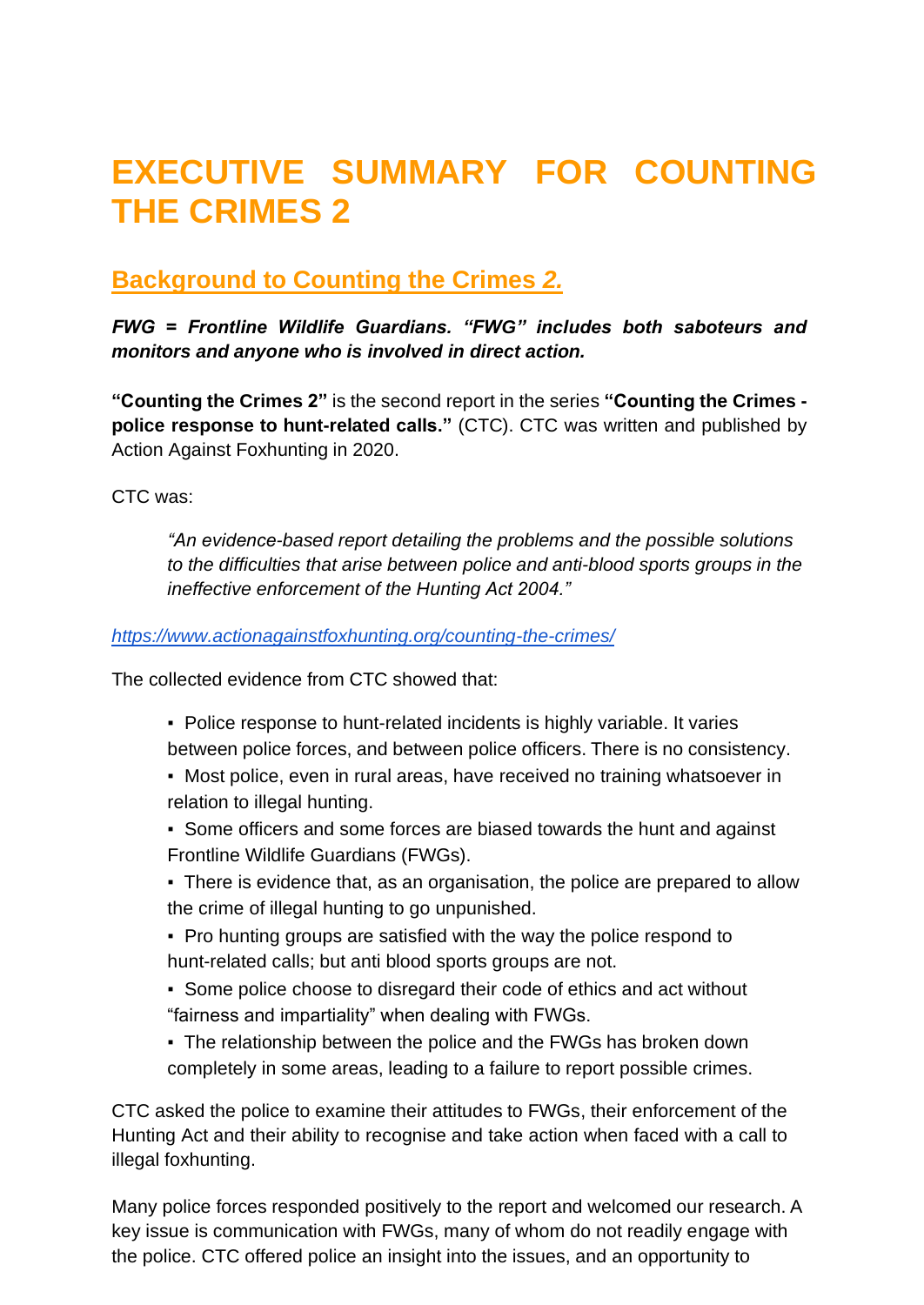discuss them openly with AAF.

We sent CTC to all chief constables in 34 rural forces and monitored replies.

- We held meetings with 13 forces.
- We had email exchanges with a further 9 forces.
- 6 forces sent us a single email only.
- We had no response from 6 forces.
- In addition to this, we met with DCC Paul Netherton.
- We also held phone conversations with two of the forces who responded by email.

# **Executive Summary for CTC2**

In between the publication of Counting the Crimes (Sept 2020) and the majority of our discussions with police, the Hunting Office webinars were exposed (Nov 2020). At the meetings, we discussed the webinar, but the guilty verdict (confirming that trail hunting is foxhunting) had not occurred. The majority of Counting the Crimes 2 (The Police Response) was completed before the verdict. We had already concluded that the webinar exposure was enough to show beyond any doubt that trail hunting is foxhunting, and the verdict confirmed this. However, we have reviewed the body of the report to reflect the importance of the verdict. Please click [here](https://www.league.org.uk/news-and-resources/news/hunting-office-webinars-the-road-to-conviction/) for an explanation of the webinars and the verdict.

#### **CTC2 is**

*"An evidence-based report detailing the response from police to "Counting the Crimes". It includes 34 individual reports on rural police forces, showing how they responded to CTC; the present relationship between them and local anti-hunting groups; their ability and willingness to enforce the Hunting Act 2004, and any plans they have for improvement."*

Published Autumn 2021

## **THE EXPLANATION OF OUR RESEARCH CAN BE FOUND [HERE](https://www.actionagainstfoxhunting.org/wp-content/uploads/2021/11/A-1411-Research-for-CTC2.pdf)**

#### **COUNTING THE CRIMES 2 CAN BE FOUND [HERE](https://www.actionagainstfoxhunting.org/wp-content/uploads/2021/11/D-1811-FINAL-COUNTING-THE-CRIMES-2-12-NOV-2021.pdf)**

#### **Our research and our communications with police revealed this:**

1. **Some forces are prepared to address the issues in CTC (relationship with FWGs and proper enforcement of the Hunting Act) and others are not**. CTC2 includes reports on individual rural police forces. The reports show each force's attitude, and whether they have plans for improvement. It is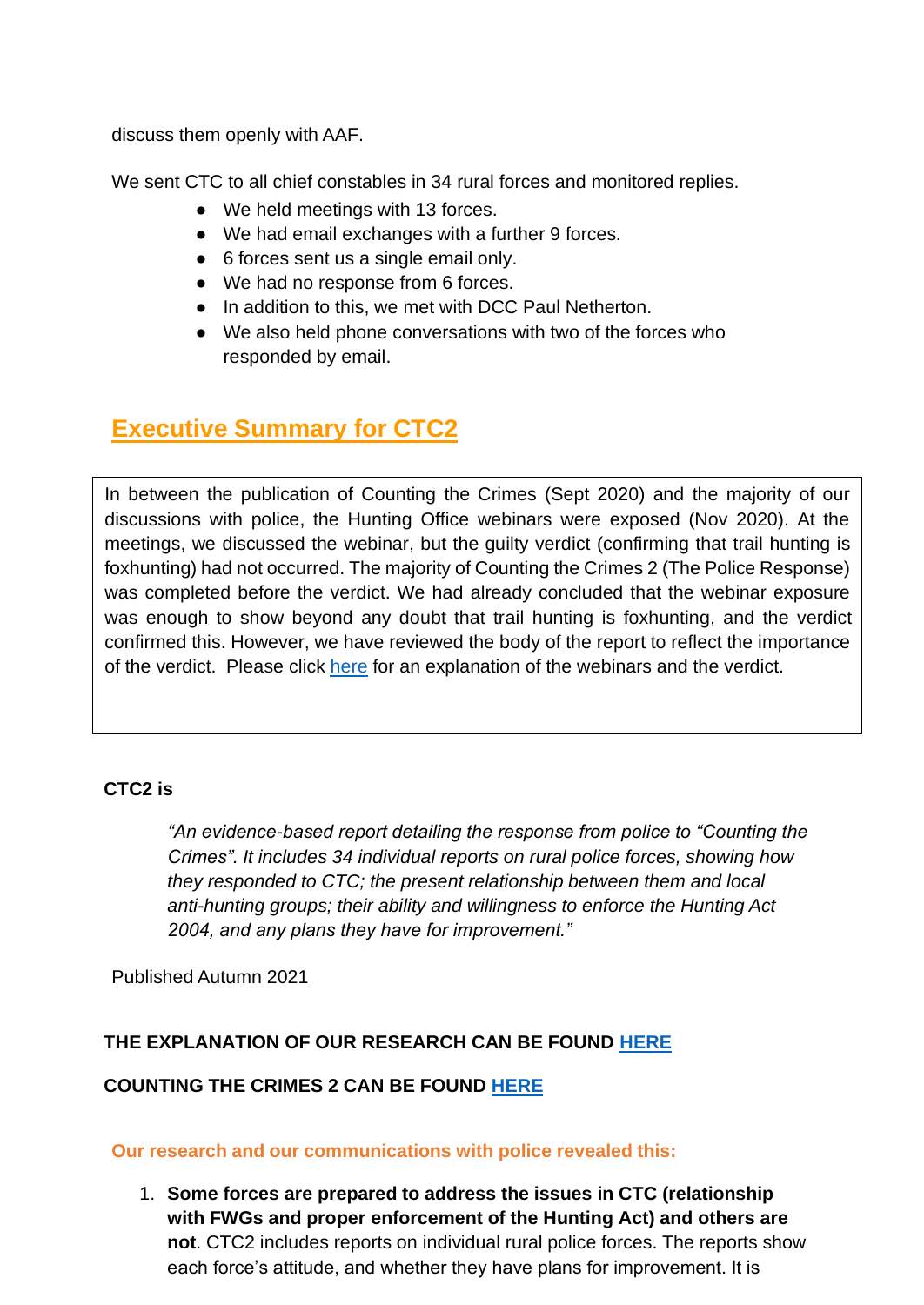crucial that FWG groups know if their local force is addressing the issues. AAF believes that these forces should be given a fair opportunity to prove that they can improve in the field. We also recommend that FWGs engage positively with these forces.

- 2. **Police are presented with repeated opportunities to tackle illegal hunting, but often fail to take them.** In our discussions with police, resources and the low priority of breaches against the Hunting Act were cited as reasons for not tackling illegal hunting. However, police are constantly being called to hunting incidents. Once an officer is at the scene, limited resources and low priorities are no longer relevant. Despite this, it is rare for an officer to challenge a hunt, so opportunities to enforce the Hunting Act are repeatedly being missed.
- 3. **With regard to enforcing the Hunting Act, police forces operate as entirely separate organisations.** Forces are unaware of initiatives or attitudes in other forces. This is why there appears to be no clear national direction for tackling illegal foxhunting. However, while this is convenient for the hunting lobby, it is not deliberate by the police. The low priority of illegal foxhunting means that the issue receives very little attention UNLESS it also concerns public order.
- 4. **Police websites are inadequate with regard to helping members of the public recognise illegal foxhunting**.
- 5. **While the NPCC has produced national guidance on hunting (to be revised shortly), there is no requirement for any force to use it.** All the local aide memoires we saw were heavily focussed on public order and did little to help with spotting or investigating illegal foxhunting. Some forces did not have a local aide memoire and did not appear to make much use of the national guidance either.
- 6. **The focus on public order is a significant barrier between police and FWGs. It is also avoids focus on breaches of the Hunting Act.** All police are familiar with public order issues but very few know much about illegal foxhunting. This means that officers are far more likely to challenge FWGs in a vehicle, than challenge hunters on horses.
- 7. **When out on a call, police officers habitually ask for names and addresses, causing friction between FWGs and police.** Officially, police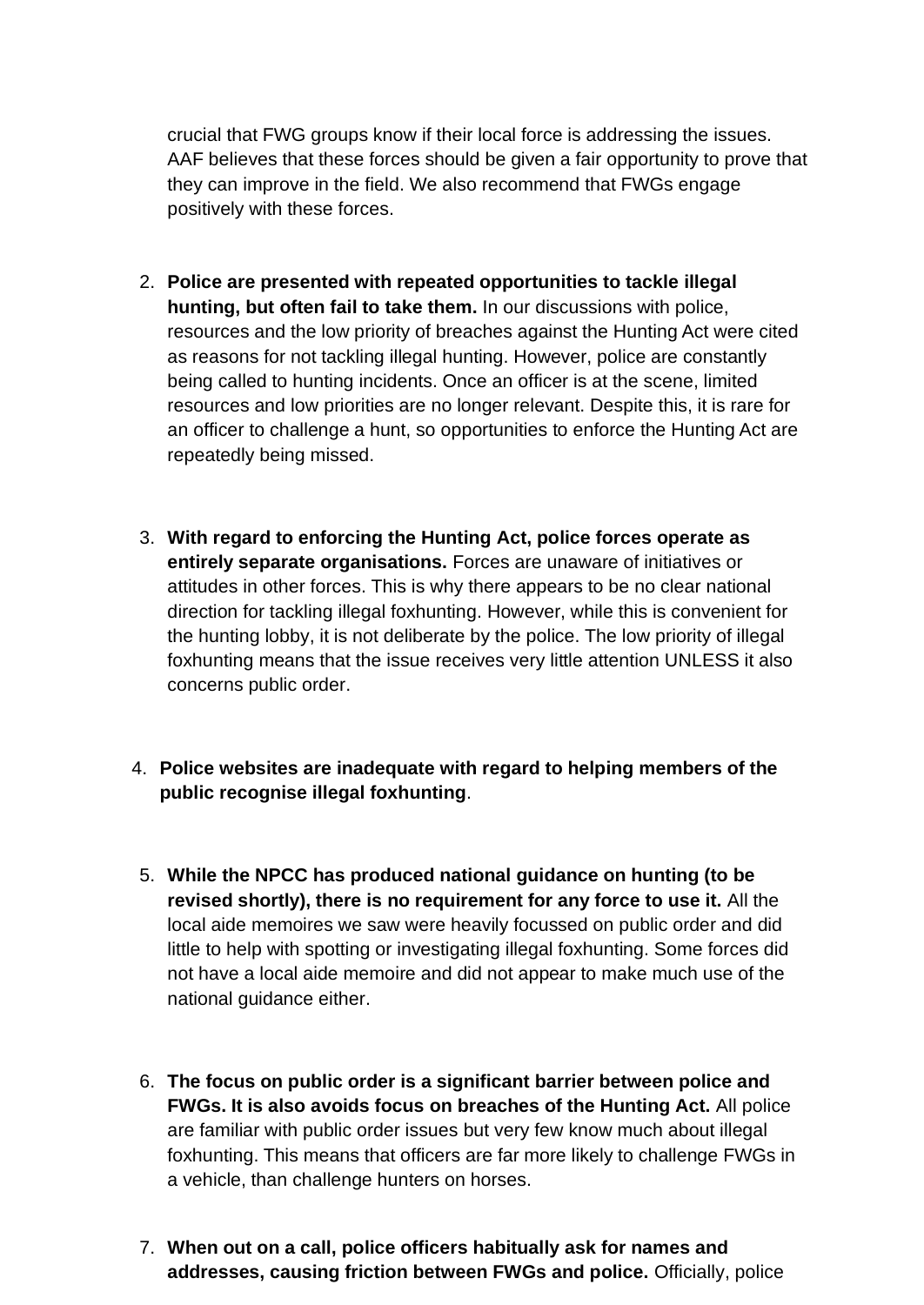should not ask for details unless they are speaking to the driver of a vehicle, or they have good reason to believe the person has committed an offence. They are rarely seen to ask the hunt for the same details, even when they have been called for illegal foxhunting. This has to change.

- 8. **Training on the Hunting Act is highly variable**. It is unlikely that an officer attending a hunt-related call will have enough knowledge of the Hunting Act to recognise illegal foxhunting. When challenged, many of the forces we engaged with were keen to address this and some have already taken positive action. However, the training does come with a caveat. While it is offered by the League Against Cruel Sports, it is also offered by the Countryside Alliance and "trained" officers are likely to have had input from both organisations. The CA (we assume) will be telling officers that hunts are "trail hunting", and it will conflict with the League's training. At the very least, officers are unlikely to know whom to believe. We hope that the webinar scandal has shown police which of these two organisations to trust.
- 9. **Organisationally, police are keen to avoid unconscious bias, but it is very clear from our research that there is much room for improvement with regard to the way FWGs are treated.** CTC drew attention to the assumptions that officers make about "stereotypical" FWGs. This is heavily linked to the public order issues, the familiarity of the police with public order law and unfamiliarity with the Hunting Act.
- 10.**Police forces do not accept that there is organisational bias either towards the hunts or against FWGs.** Officers on calls make decisions as they see fit at the time. It is justifiable to conclude that if 15% of the population is in favour of foxhunting, then 15% of police officers are also in favour of it. Given the dedication of pro hunters to their cause (of continuing to hunt despite the law, and obstructing FWGs) and the evidence we have collected in CTC and CTC2, we believe that pro hunting officers usually act in an unprofessional way towards FWGs. *However, this should not be confused with lack of training, which can be perceived as bias.*
- 11.**Police want to engage with hunting groups and with FWGs.** They say they do this in order to keep the lines of communication open. Many forces said that they are criticised by the hunts as well as by anti-hunting groups. Some said that there was no communication at all between police and the hunts as well as no communication with FWGs.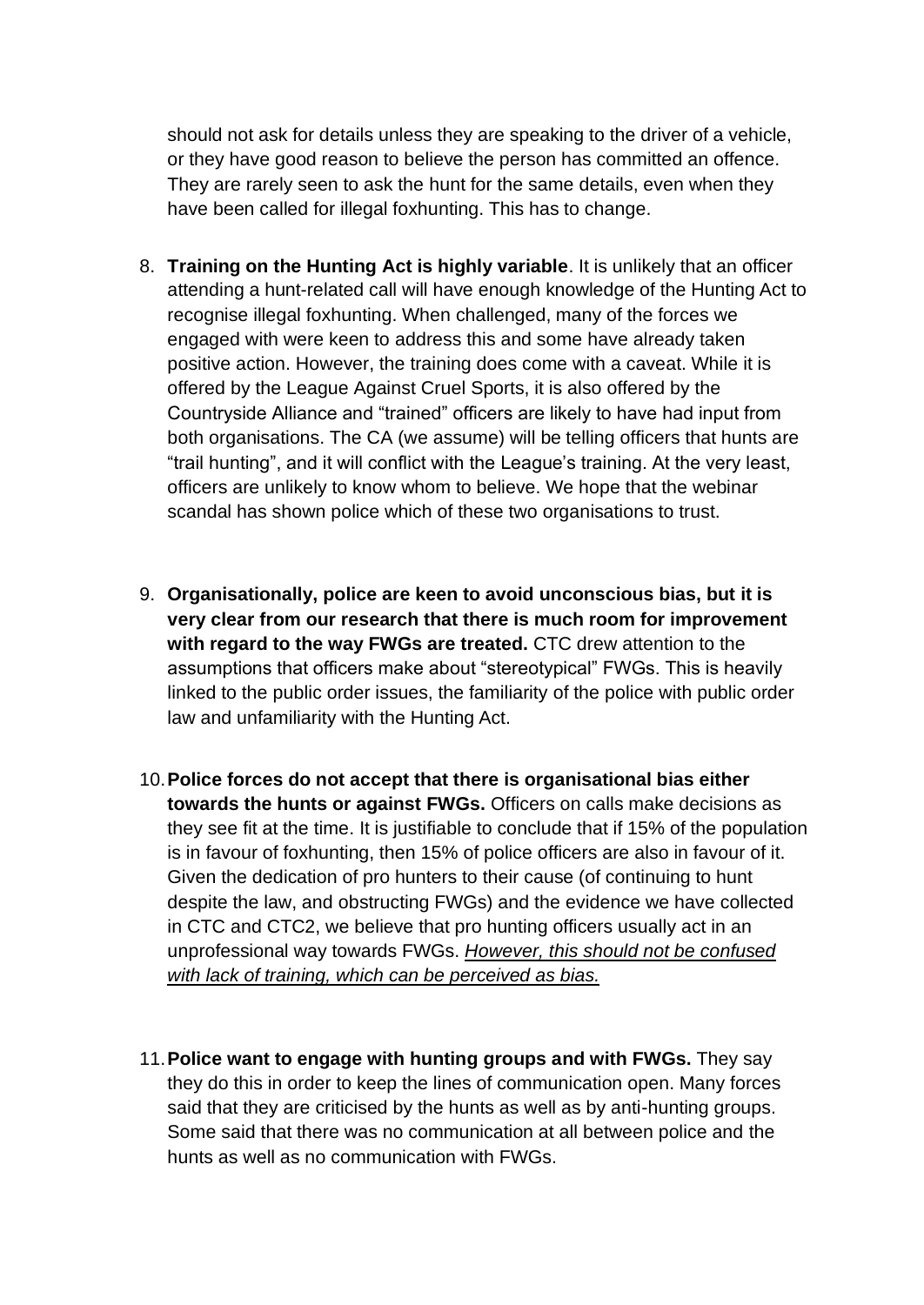- 12.**While there is no doubt that there are some pro hunters in the police force, it is also true to say that many officers are impartial and act fairly.** It is also highly likely that most officers who appear not to be impartial are just poorly trained.
- 13.**Police are keen to give FWGs guidance on collecting evidence for illegal hunting.** We have included this advice in the report.

#### **CTC2 makes the following recommendations**

- All forces should acknowledge that illegal foxhunting is widespread and develop a clear policy to address this. The Hankinson verdict on 15 October 2021, means that police can no longer ignore it.
- All forces should recognise and tackle increasing hunt violence towards FWGs.
- Officers in the field should be prepared to tackle breaches of the Hunting Act and not resort to the more familiar public order issues.
- All police websites should provide information for the public about illegal foxhunting, in some detail.
- All forces should have robust aide memoires, for use in the field by officers who are called to illegal foxhunting. It is crucial that officers can recognise illegal foxhunting when they see it happening in front of them.
- All officers likely to attend hunt-related incidents should receive training on the Hunting Act.
- Officers involved in hunting or other bloodsports should not also be involved in hunt-related investigations or actions; the conflict of interest is untenable and damaging.
- All forces should regard FWGs as a resource in the same way as they do Neighbourhood Watch groups.
- All forces should recognise and tackle hunts' anti social behaviour, and understand the extent of the negative impact on members of the public.

# **Contents of Counting the Crimes 2**

#### **PART ONE: THE HUNTING ACT**

What the police said about the Hunting Act AAF's comments and recommendations

## **PART TWO: EVIDENCE FOR PROSECUTIONS**

What the police said about evidence gathering for illegal fox hunting

Suggestions from the police about how to improve the quality ofevidence from FWGs

AAF's comments and recommendations